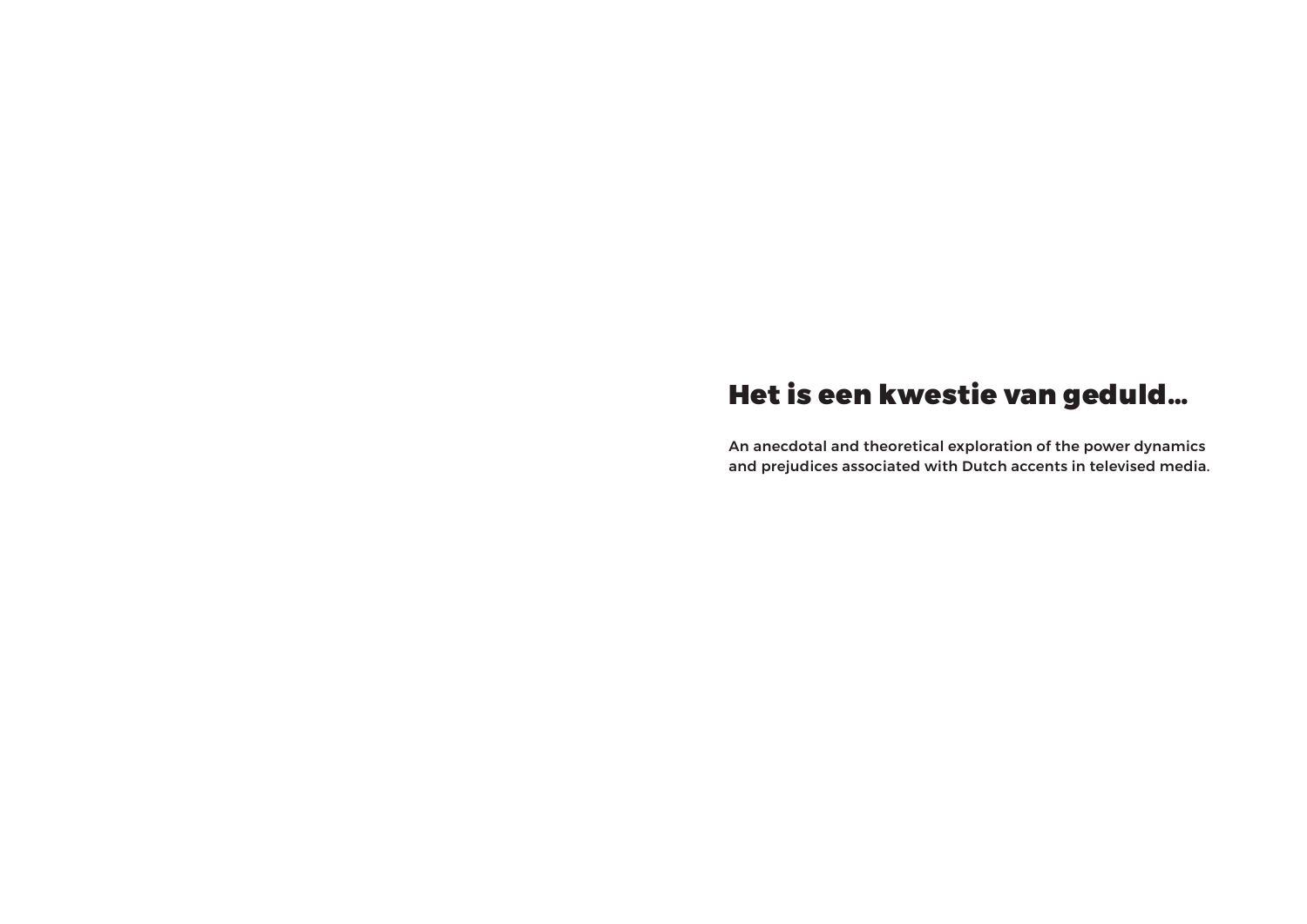### **Introduction**

 Another memory left me a bit confused. Turning on the television in the hotel room after 6 hours in the car was the highlight of that day. To my surprise however the voices of the characters in the movie did not seem to match the voices I knew. I realised not only the voices were different, they also spoke German. Not giving much thought to it back then, I later became curious as to why the Dutch television networks do not dub but subtitle the movies and series they air, the same can be said for the cinemas. However, I also started to notice that subtitles were being used when individuals were speaking Dutch. Using subtitles on native speakers is called 'interlingual subtitling' and exists for a couple of reasons.<sup>11</sup>

 My first time travelling to Italy for a family vacation we stayed overnight in the Gasthof zur post Brandenburg Hotel near Munich. I have a lot of fond memories of this place, one of them is the very old former owner of the hotel sitting underneath the grand stairs behind the check-in desk. Although I was 6 and did not speak a word of German, the owner of the hotel was immensely kind.

- Mostly intralingual subtitling is used when working with bad audio and/or inaudible voices.
- To make the content more accessible for the hearing impeded.
- However intralingual subtitling is also used when individuals with an accent are speaking.

This last category is especially interesting for my theoretical document. Subtitles are used to aid the audience in understanding what they are watching and listening to. Apparently subtitles are also needed to help the audience understand people who speak with an accent, even if they are speaking Dutch.

 My project 'Het is een kwestie van geduld…' led me to interview fellow Limburgers that moved from the province to 'De Randstad' to pursuit their dreams in the field of culture and business. This theoretical document will not elaborate and repeat their anecdotes, as they are a key part of my film. Rather I will be using some of their examples, like their frustrations surrounding intralingual subtitling, to get a deeper theoretical understanding as to why the Limburgers I interviewed may feel they are less Dutch. Why they struggle with prejudice surrounding their accent and possible changed theirs, and how those prejudice may affect their careers. Looking at the 'Centre and Periphery model' alongside the impact is of intralingual subtitling I hope to find out what the broad impact of having a nonstandard Dutch accent is.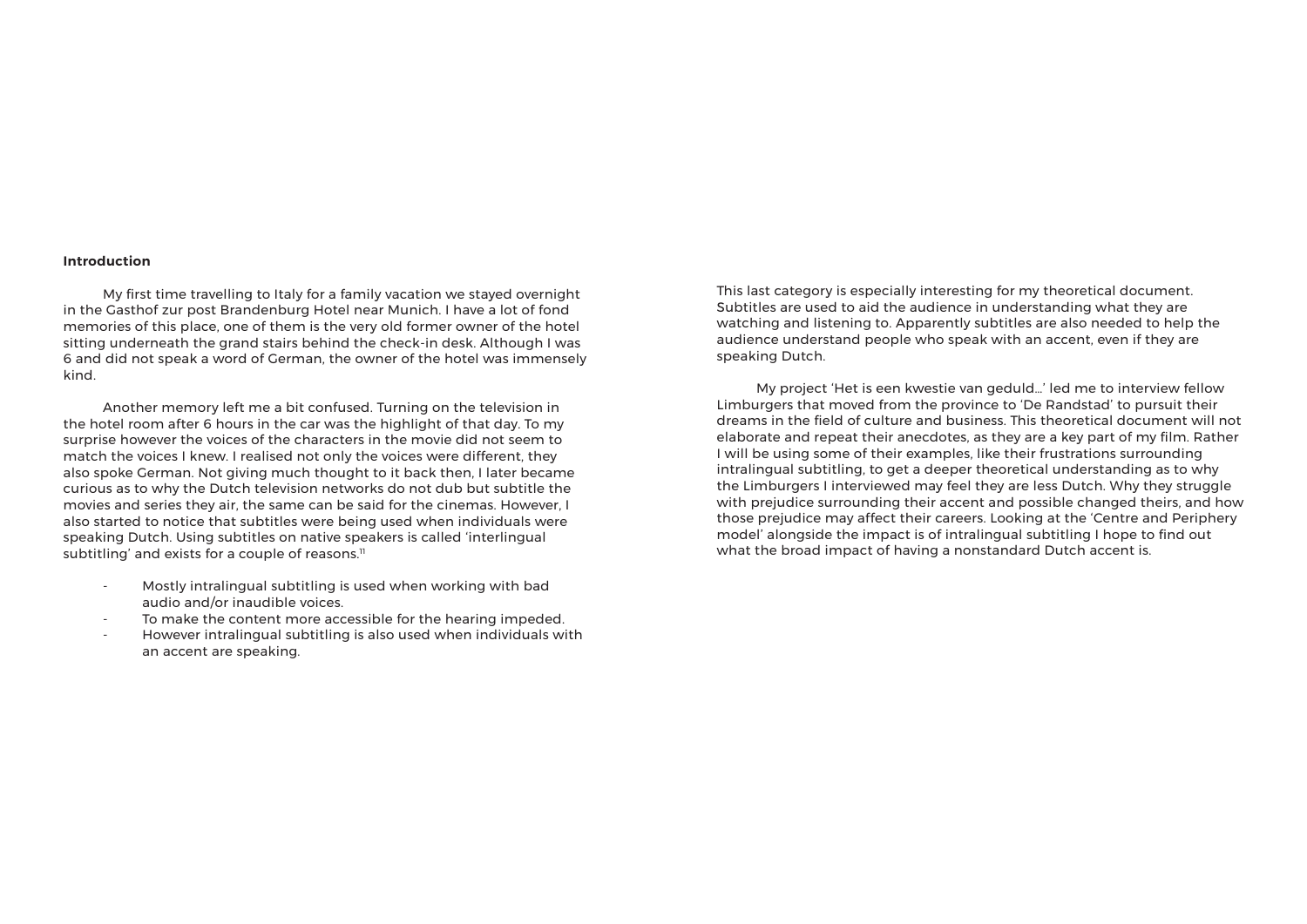### **The Centre- Periphery model**

 The centre-periphery model, also sometimes referred to as coreperiphery model, is a spatial metaphor which describes and attempts to explain the structural relationship between the advanced or metropolitan 'centre' and the less developed 'periphery'. This model can describe a situation either within a particular country or, applied to the relationship between capitalist and developing societies. The centre and periphery model is often used in sociology to highlight economic underdevelopment and dependency. It assumes that underdevelopment is not a simple descriptive term but rather a concept rooted in a general theory of imperialism. $^{\rm !}$ 

 De Provincie, unlike the name suggests and much like De Randstad, also encapsulates multiple provinces and cities. When looking at labour productivity throughout The Netherlands there is a clear divide between the two regions. De Provincie has, per province, a substantially lower share in the overall labour productivity. The only exception being Noord Brabant, which ranks third. However, most provinces in De Provincie rank lower than average. With Friesland and Drenthe having 15% less labour productivity than average. This means that per person per working hour De Randstad contributes a substantially more value to the Dutch economy. $^{12}$ 

 Looking at the Netherlands from a socio economic point of view there a two very clear regions to be recognised. Namely 'De Randstad' and 'De Provincie'. De Randstad is not a city nor province, but rather a region spanning many cities and provinces and is located in the north west of the country. De Randstad has a population of 8.1 million which includes half of all living and working Dutch citizens. Important cities include Amsterdam, Rotterdam, Utrecht and The Hague. This metropolitan region offers a broad spectrum of economic activities and is used as the global port of entry to Northwestern Europe. This important geographic location makes the region an important player in world economics. With a gross regional product (GRP) of 367 billion euros De Randstad is the forth-largest metropolitan region in Europe after London, Paris and the Rhine-Ruhr. More than half of the Netherlands' gross national product is generated in De Randstand. 2

 Keeping the above facts in mind when applying the centre and periphery model I can only conclude that De Randstad assumes the position of Center and De Provincie assumes the position of Periphery.



De Randstad De Provincie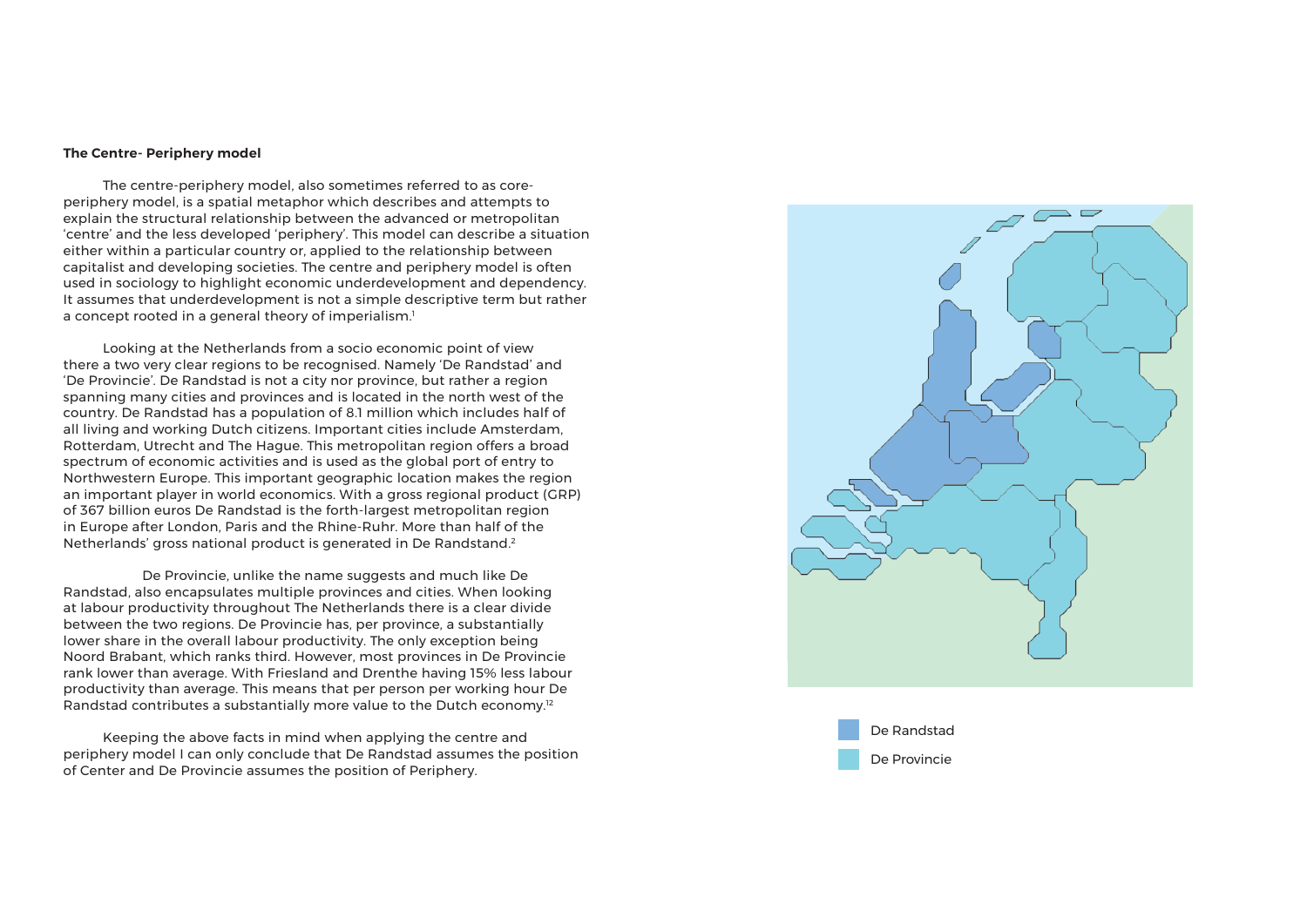#### **Own experience**

 My own experience moving from Limburg (the periphery) to Rotterdam (the center) to pursuit a Bachelor of Arts at Willem de Kooning academy initially left me feeling like an outsider, even though my classmates came from all over the country and even from other countries. I quickly noticed that most people I knew from the periphery tended to assume a more 'centre identity' by for example changing their accents. They then also tended to compete with fellow periphery students in how much more of a 'centre identity' they possessed. It seemed almost no periphery student I knew wanted to be associated with their 'periphery identity', going as far as sometimes confirming others in reinforcing prejudices about other individuals from the periphery.

Explaining this further is Marieke Strijbis in my interview with her.<sup>3</sup> Marieke is a vocal coach working with the NOS (the governmental news agency). She says speech can be interpret as vibrations. Each letter having different frequency. A limited amount of frequency is deemed neutral and

 A fast and effective way to change your own identity to suit a more centre identity is to change your accent. From my experience my accent is one of the biggest contributor to being stigmatised as, in my case, a Limburger. Prejudices surrounding a Limburgs accent consist of being less intelligent and more gullible than people from other parts of the country. These prejudices are often used as subjects by stand up comedians in theatres, as entertainment on television and as a way to highlight differences between the centre and periphery by populist news media. These prejudices then become reality and start having very real consequences, like the representation of different Dutch accents. Changing the way you speak when two or more languages exist in a conversation is called code switching. I will elaborate on this phenomenon later in this document.

 The consequences stemming from the lack of representation of 'periphery accents' and how these accents are being stigmatized in popular media have a direct effect on career chances and income. According to Jan van Ours, professor labor rights at the university of Tilburg, individuals that have a strong regional accent could earn up to 15% less than their standard dutch speaking counterparts.5 This according to Gelbert Kraaykamp, professor of sociology at the Radboudt university in Nijmegen, could be explained because the above mentioned prejudices also play a role when managers make decisions about who to promote.<sup>5</sup>

 Interviewing a linguist, a television host, a vocal coaches and different film actors I have learnt many different explanations as to why these prejudices have real life consequences. The most prevalent one being that having an accents makes you 'bias' or rather 'not neutral'.

allowed. The other frequencies or pronunciations are deemed incoherent and are therefore not neutral. Depending on the message the speaker is trying to convey, the acceptable frequencies might be more restrict or relaxed. For example Lex Uiting, television host form Limburg, says that presenting a 'personality' show grants more freedom in accents.<sup>4</sup> However this argument is short lived as he find himself contradicting his own argument, stating that his career has progressed to where he now himself is a host of a news network without having changed his accent to a more 'center' accepted accent. This tells me that the implementation of 'acceptable frequencies and pronunciation' is highly subjective and that the norm is based on the personal views of the producer or network, rather than a set of ridged rules.

 Another inconsistency I found when comparing 'De Randstad' and 'De provincie' is the discrepancy of governmental investments in 'art and culture', business and public transport between De Randstad and De Provincie. For the past 10 years, and possibly longer<sup>6</sup>, investments have been mainly focused on De Randstad. Focusing, for example, on better public transport connection in places where the existing systems are superior to those in more regional places7 . Or investments in art and culture institutes like museums and theater groups that are primarily focused in 'De Randstad' leaving institutions in 'De Provincie' with insufficient funds to expand their business or broaden they audiences.8/9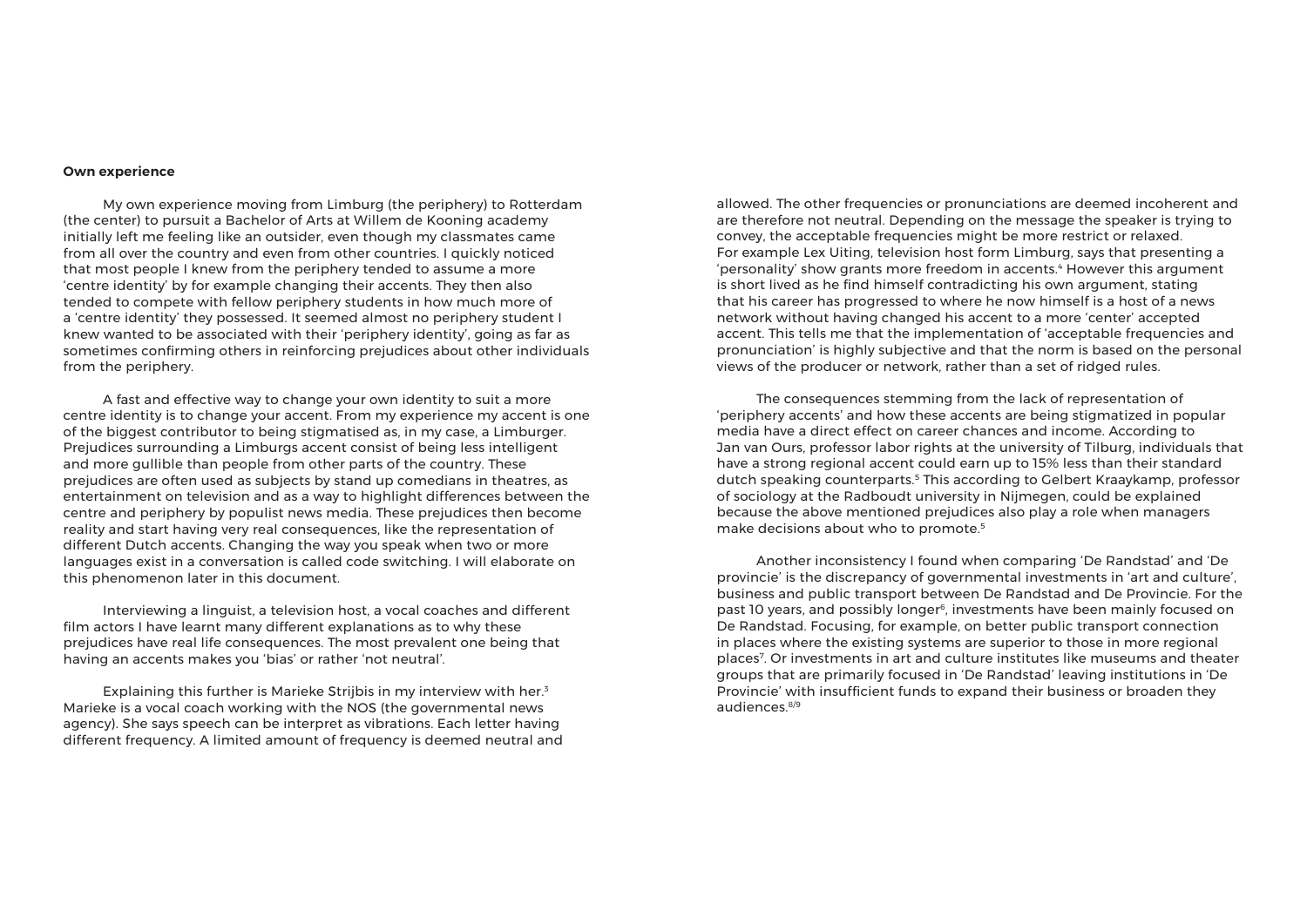# **The unintended consequences of subtitling the periphery**

 When talking about subtitling it is important to specify the definition. There are two types of subtitling, open captions and closed captions.<sup>11</sup>

- Open captions is meant primarily as a means of translation and is displayed as white text with a maximum of two lines on the screen.
- Closed captions has the primary goal to aid in accessibility for the hearing impeded. Today about 90% of all programs on the NPO have closed captions.

 Both open and closed captions are subjected to a set of rules.The rules for both types are very strict. Therefor the translated of subtitled text seen on screen is usually summarised by the subtitler to make the subtitles adhere to these rules.

- Open captions for example can only be shown for a maximum of 6 seconds on the screen, with a maximum of two lines consisting out of on average 66 characters including punctuation and spaces. It consists on average of 11 character per second (6x11=66).
- Closed captions have different rules. Because the target audience for closed captions on average read faster, they get 13 characters a second. Closed captions need different colours to identify the different speakers (such as blue, green and yellow). Where when using open captions answers such as 'yes' and 'no' are often left out, in closed captions they must be included.

While talking to Frans Hinskens<sup>10</sup>, professor linguistics at the Radboudt university in Nijmegen, who specialises in regional accents and dialect, I found out that the Dutch language is made up out of millions of small variation in pronunciation and therefor countless accents. Some accents and dialects are not within the accepted norm and are therefore deemed unintelligible. Most of these variations in accents are really small and not really noticeable on a micro level but still differ from one another. Zooming out from the micro level to a more regional view we can conclude that there are strong regional accents.

 Intraligual subtitling is subject to the same rules as open caption. Because of the limited time the subtitler has to it disposal when translating accents or dialects authenticity and emotion are often at stake. But when do we decide to use intralingual subtitle, and who gets to decide?

 Accents occur when the local language or dialect becomes secondary to the standard language and can be seen as a transitional stage between the fazing out of the local language or dialect. Individuals speaking with an accent can be unintelligible for an audience that is from another part of the country. However this is rarely happens when talking face to face, differences in accent are highlighted in televised media. But when do we decide who is unintelligible and, more importantly, who is it that gets to decide? When applying the 'center and the periphery model' to the medium of televised media we could divide the dutch public into two groups, namely the subtitler and the subtitled. But who is the subtitler and on what bases does he or she decide when to subtitle?

 To answer this question I reached out to former television producer and creative director at CCCP Rogier Cornelissen and a television producer Maarten Remmers. Both created televised media for the NPO (the dutch public broadcaster). Asking them what the procedure for subtitling is when creating televised media for the NPO, they told me that there was no procedure. They themselves, in the role of producer, get to decide on what is and is not unintelligible.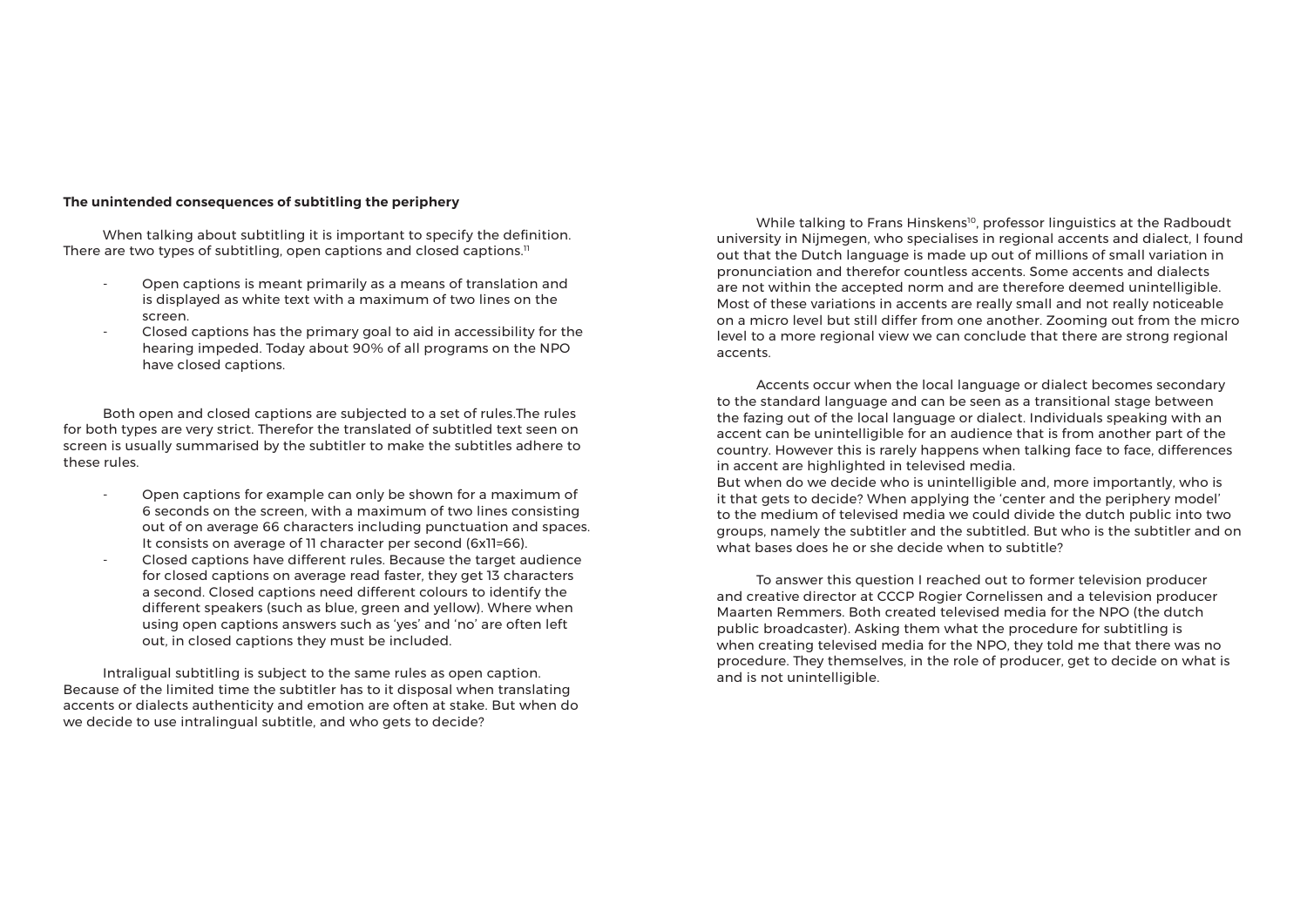This 'non-procedure' has an inherent flaw, namely that most production houses creating media to for Dutch television are located in Hilversum and Amsterdam. Both cities located in 'De Randstad' and therefor the center. Making a center focused accent the norm for standard Dutch.

 Drawing from my own experience, anecdotes from family and friends and the individuals I have interview for my documentary, being intralingually subtitled is very offensive. Seeing as the use of open subtitling is mainly used as a means of translation, when used intralingially on speakers when audio is not compromised it implies that the accent in question is foreign. The subjective nature of the approach producers take to intralingually subtitling also means that whether or not an accent is subtitled differs from television show to television show. One producer might decide that having a speaker with a regional accent is perfectly comprehensible while the next show on the smae network created by a different producer might subtitle that same speaker.

 Looking deeper into intralingual subtitling within Dutch speaking countries I found that there is a procedure for subtitling in place in Belgium. The VRT (the Belgium public broadcaster) has put in place a procedure to specify when someone gets subtitled. They recognise that intralingual subtitling is a highly offensive to the speaker. The VRT receives letters from people outside Antwerp (the center region of Belgium) asking if speakers with an Antwerps accent can also be subtitled. Seeing as the people outside of Antwerp (the periphiry) were being intralingually subtitled for their regional accents and found intralingual subtitling to be humiliating.

 Their protocol now demands that intralingual subtitling is only implemented when communication is at stake<sup>9</sup>. The final verdict is made by the producer, the net management, the department of translation and subtitling together. In some cases a focus group is called upon to weigh in on the final decision.

 To conclude I approached the NPO with the same questions I asked Rogier and Maarten, is there a procedure in place that dictates when a speaker is intralingually subtitled? Their answer was also no, stating that individual producers are tasked with the practice of intralingual subtitling. This in my opinion does not do justice to the diversity of the Dutch language.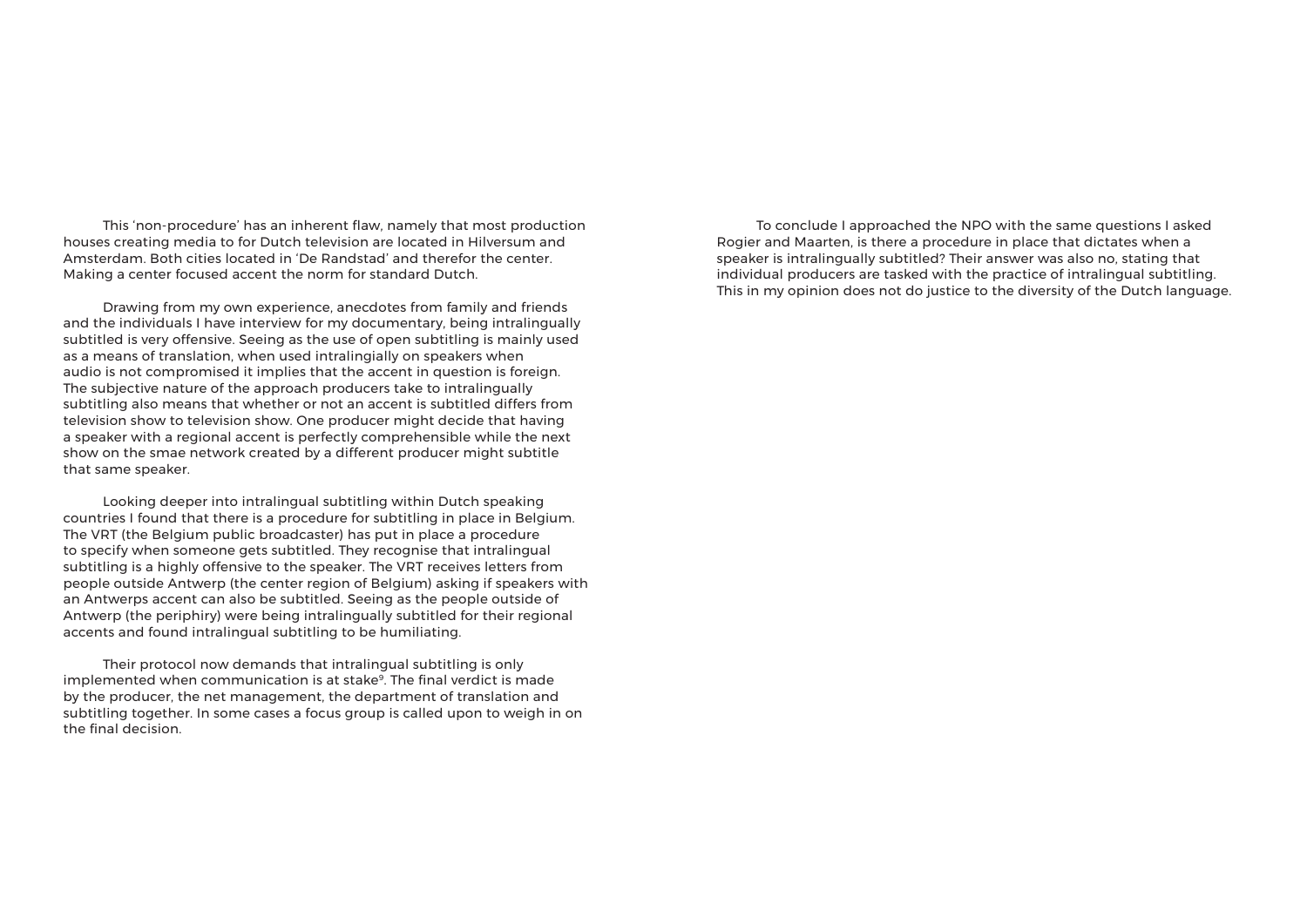## **Adopting a center identity in The Netherlands**

 Changing the way you speak when two or more languages exist in a conversation is called code switching. Code switching can be defined as switching back and forth between languages even during the same sentence. Research on this socio-linguistic phenomenon suggest that code switching mostly occurs subconsciously<sup>13</sup>. However, code switching is not limited to speech and can also manifest itself as a behavioural adjustment. For example, people of colour have, in America, often used code switching as a strategy to successfully navigate interracial interactions. A paper written by Courtney L. McCluney et al.<sup>14</sup> state that research on black people using code switching concludes that codeswitching is used to propel any negative stereotype that may be limiting them in a specific environment. Through my own research I have come to find out that there are many negative stereotypes surrounding Limburgers in De Randstad and The Netherlands as a whole. This has led me to the deduction that Limburgers may as well use codeswitching to propel certain negative stereotypes.

 To try and measure this move towards a more inclusive representation within the programming of the NPO, the NTR together with the University of Utrecht's Gender and Diversity hub investigated the progress. The results show persistent patterns of dominant groups represented as the 'experts' and individuals that 'provide meaning and bring order'. Non-dominant groups are mostly displayed as 'victims' or as a way of displaying the 'human interest' aspect in a political debate. Gender studies professor dr. Rosemarie Buikema says that currently hosts and guest are presented in ways that mostly confirm stereotypes. And when displaying minorities, the NPO, fall back on role-confirming patterns and imagery. The persistence of role-confirming programming on the NPO may subconsciously lead to the norm for what makes a great story and or program. There are however exceptions and not all programming is role-comfirming. Programs such as 'De nieuwe maan' show a big step towards inclusivity $17$ .

 The desire for individuals from Limburgs decent to conform to a more centre identity is not common. Although there might not be shared historical or cultural values that bind Limburgers together, there is a shared identity. This identity originated from a shared opposition to the national norm<sup>15</sup>. This opposition is a 'us' versus 'them' scenario. It came into existence when the region of Limburg integrated into The Kingdom of The Netherlands in 1867. From that point on Limburgers have a shared opposition towards the culture of the west, the culture of 'Holland' (De Randstad), that is seen as the norm. As mentioned in the previous chapter 'The unintended consequences of subtitling the periphery' being intralingualy subtitled while the audio is not compromised makes the subtitled individual appear as 'foreign'. This further devalues any feelings of belonging to 'Holland'. I speculate that the 'us' versus 'them' scenario that has always played out in Limburg, is still very much alive. Although I do not have scientific evidence for this deduction, I do have my own experiences to draw from and the interviews I conducted.

# **The representation in the diversity of the Dutch language and diversity in general within the NPO**

A core objective for the NPO is to be recognizable for all Dutch citizens. The NPO tries to implement this objective in their programming, whether that be the subject of a series or film, the hosts, guests or story arcs in fictional series. They aim towards a continuous afford towards more diverse representation within their channels. This is not a new objective as diversity has been a talking point for the NPO for more then thirty years<sup>16</sup>. But why is this process taking so long? What structural reform within a company takes more than 30 years? And what, if anything, has changed in these 30 years.

 In conclusion, over the past thirty years we have observed that the Dutch public broadcasting company, the NPO, has been trying to be more inclusive. Some concluding this 'mission' is more of a marketing strategy then an actual objective<sup>16</sup>. Inclusive programming can aid in a more inclusive view on society. Representation in gender, ethnicity, culture, sexual preference, age and social class are very important. I would like to add diversity of language to this list of representations. This because I believe that not only the diversity of the Dutch languages, or accents, is underrepresented, it is often a continued target for stereotyping and misrepresentation. Furthermore, language as a whole is in my opinion underrepresented. In my interview with Frans Hinskens I found out that in the near future more and more Dutch citizens will be brought up with two or more languages. This will result in an even more diverse pallet of the Dutch languages and need to be included in a discussion about inclusivity and diversity.